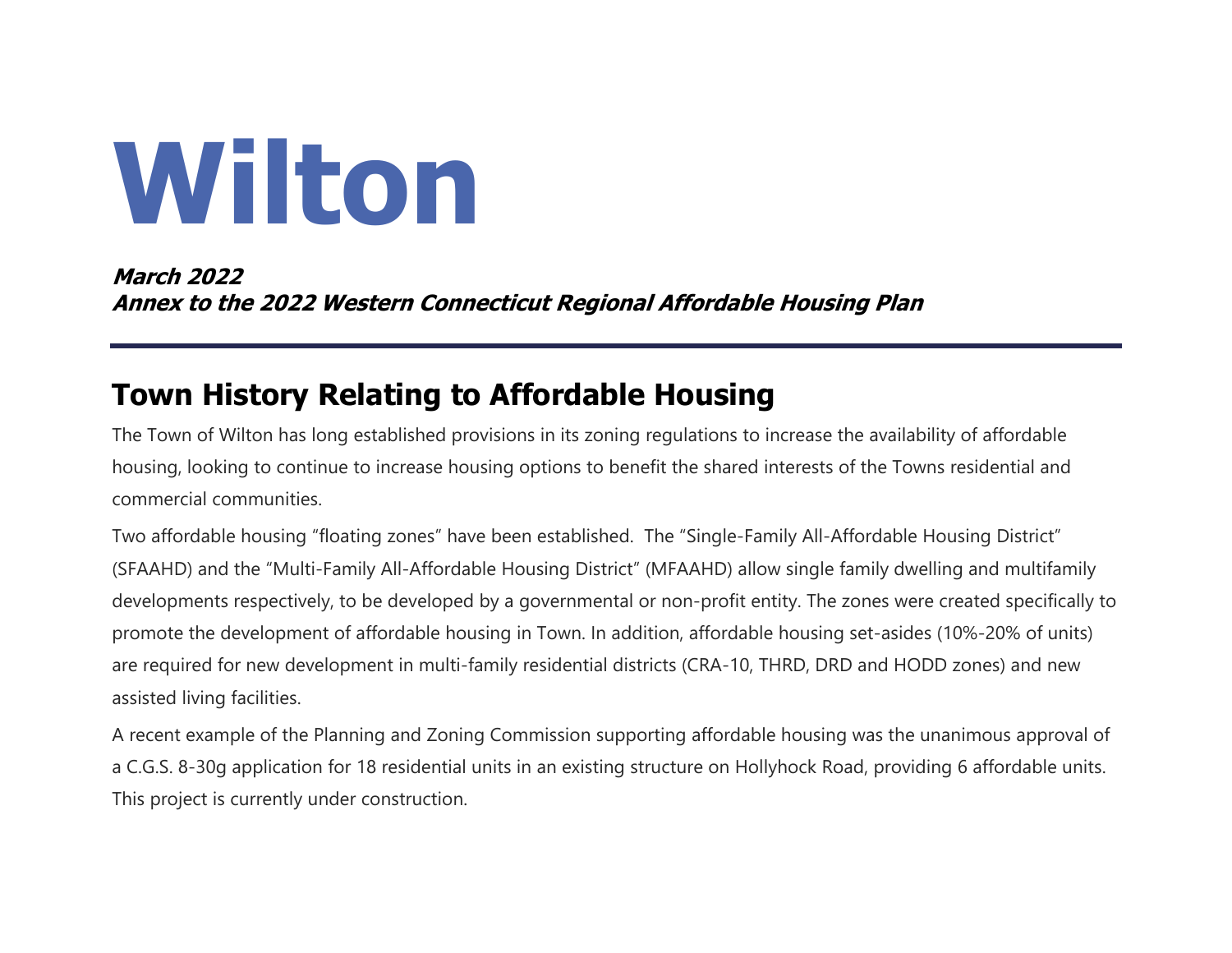A second example was a much larger project that involved approving an overlay zone on Danbury Road for a 173-unit residential development, resulting in 18 affordable units. In this case, the commission approved a very different type of development than what was previously allowed in Town, providing affordable units while promoting a wider choice of housing and price point and location. Construction is expected to start this calendar year.

In 2021, a Housing Committee was formed to study the need within Wilton for each housing type (including affordable housing) and identify ways, including funding sources, to encourage diverse housing development. This is an important committee to have functioning at this juncture, adding to the information needed to move housing in Town forward.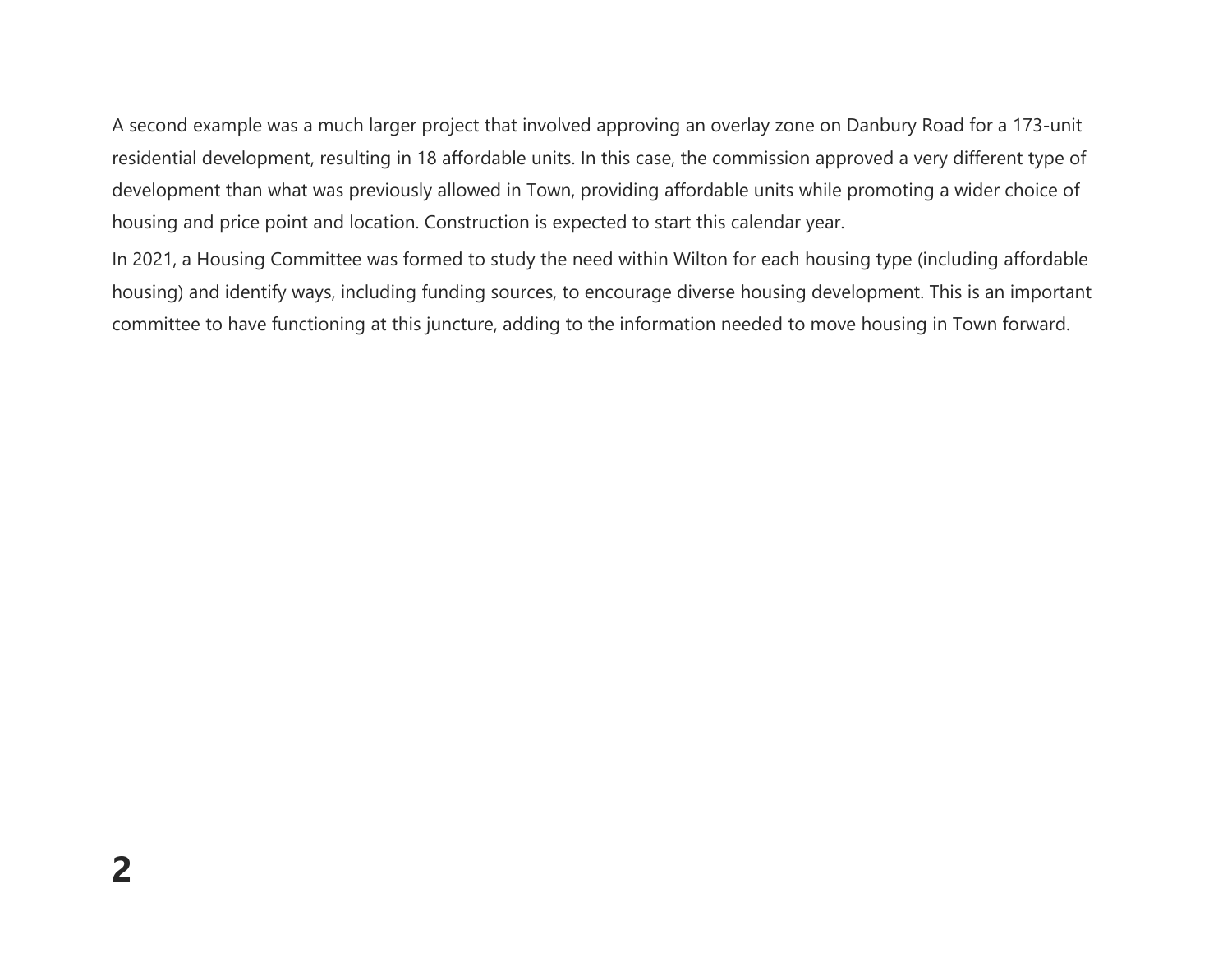### **Community Values Statement**

In 2019, the Wilton community developed the following vision for the Plan of Conservation and Development:

"Wilton has simultaneously respected its rich history and natural environment while growing and transforming itself into a 21st-century community. Learning the lessons of the town's and region's development in the 20th century, town leaders, and the community course-corrected to provide what has become a vibrant village core, dynamic commercial, and mixed-use spine along the Norwalk River and Danbury Road, where new businesses and residences have grown and new and old generations of Wiltonians live, work, shop, and play in a connected and harmonious built environment.

They have fostered a Wilton for the current community and next generation. A Wilton where town leaders and residents simply expect and demand a community that is inviting, prosperous, connected, clean, safe and sustainable, and provides exceptional education and recreation alongside modern services and infrastructure for its citizenry. A Wilton where new housing typologies and mixed-use designs emerge through organic means to provide desired and versatile living, working, shopping, and entertaining opportunities and experiences. A Wilton where its natural and historical environments are preserved, integrated, and improved to become sought-after design features, community amenities, and regional attractions. A Wilton where the post-war, automobile-centric suburban zoning model was rethought and revamped for the new millennium. A Wilton where the built form, function, and aesthetic guided policy on issues such as use, height, and setback. A Wilton where connectivity – natural, historical, physical, technological, social and economic – is cultivated by design. A Wilton that is an incubator of land-use ideas that attract residents, businesses and investors for their innovation and efficacy. A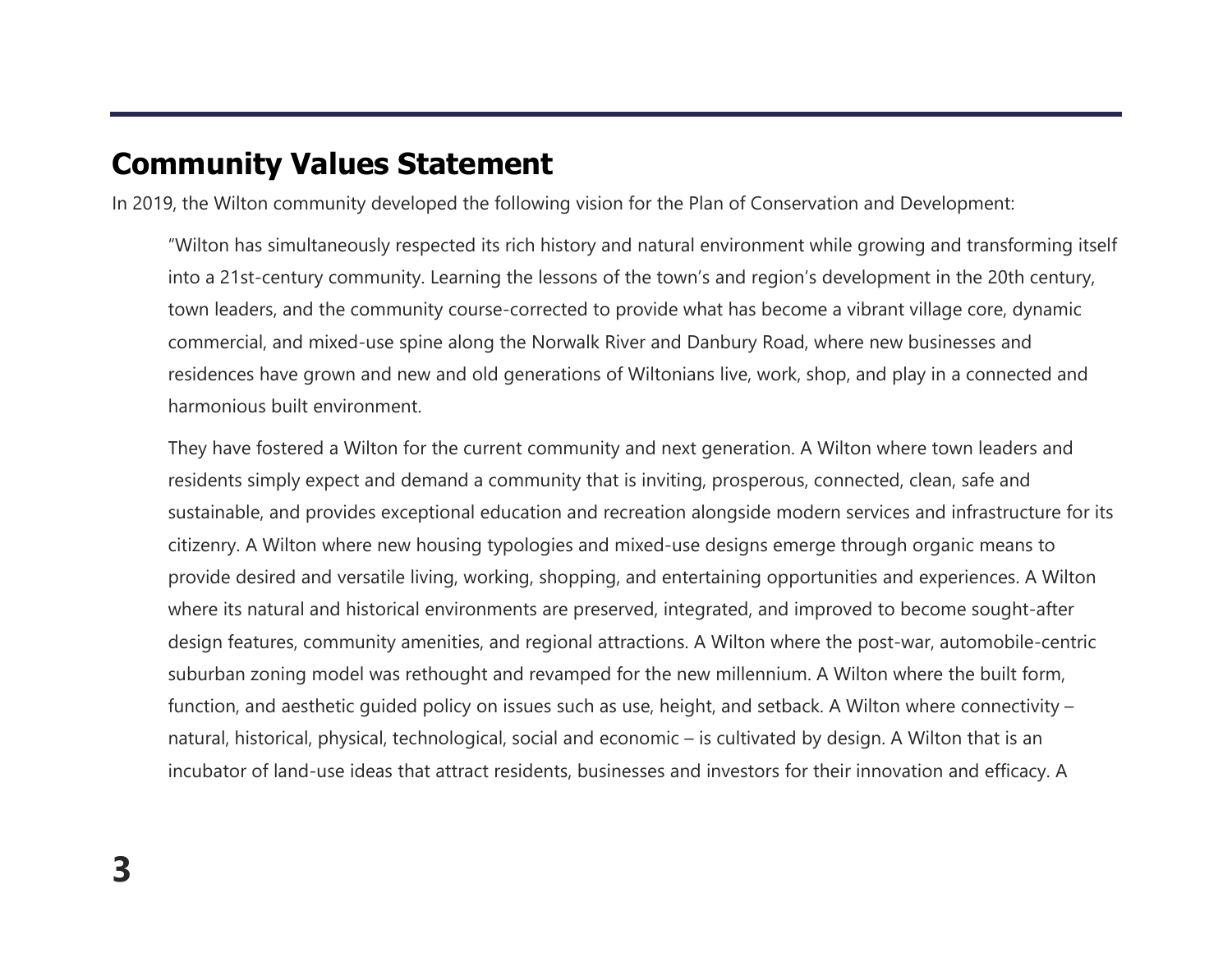Wilton where forward-thinking citizens incentivized and educated the builders of the new millennium. A Wilton that is the model for Fairfield County and Connecticut in the 21st century."

It is clear that Wilton needs a greater variety of housing types and it is important that Wilton takes a pro-active approach in addressing the immediate need of affordable housing. Wilton residents are generally open to diversifying housing options, provided new housing developments occur in design-compatible areas with supporting infrastructure and respects the expectations of existing low-density neighborhoods. Placing higher density housing with a required affordable component in areas with appropriate infrastructure is contemplated in the latest POCD and future housing development should proceed in accordance with the 2019 Plan of Conservation and Development.

**4**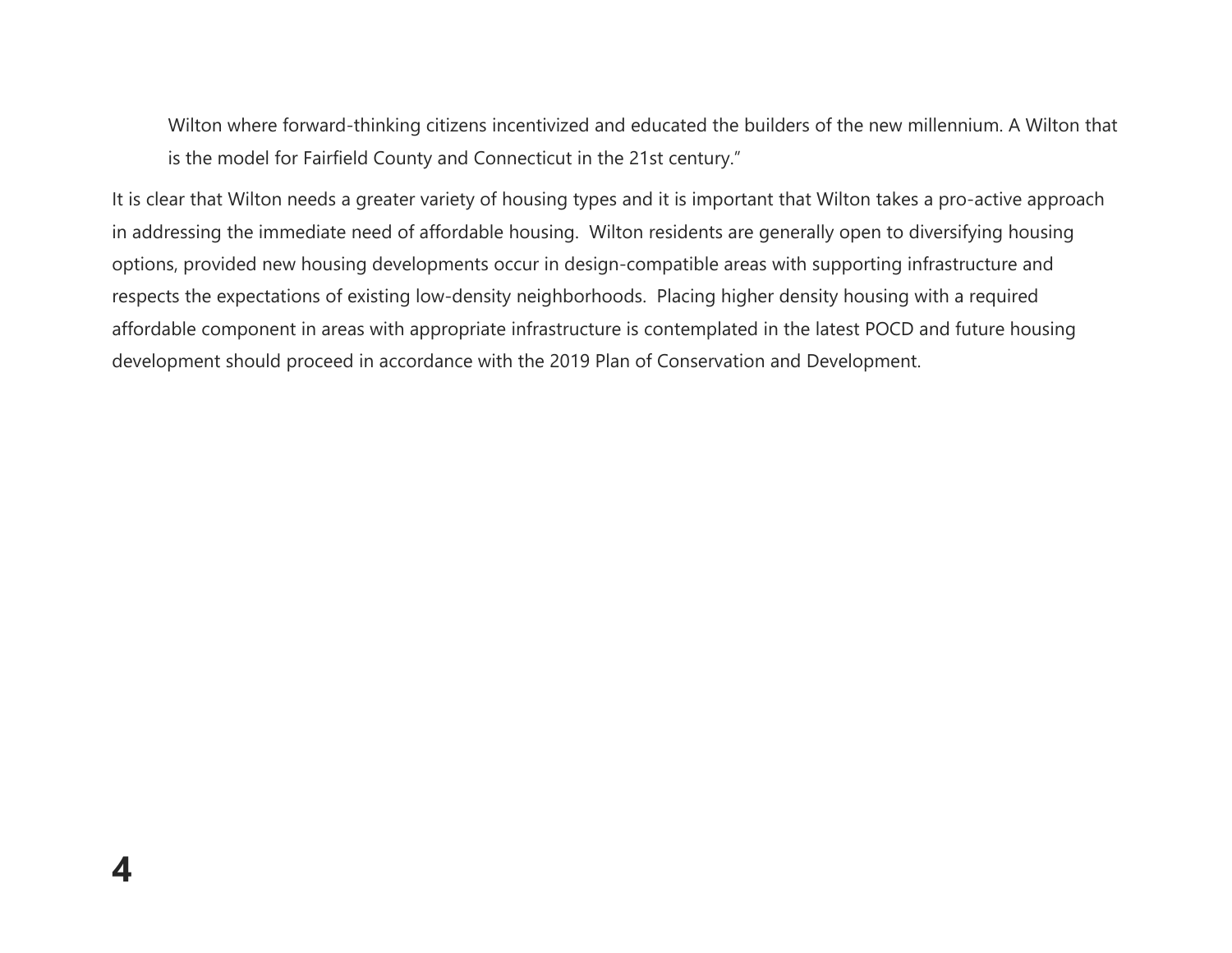# **Housing Market Trends**

#### **Progress Towards 10% Affordable Housing (C.G.S. 8-30g):**

Over the last 20 years, affordable housing units have steadily increased in the town from 158 units in 2002 to 232 units in 2020. Unfortunately, the duration of 53 deed-restricted units have expired in the last five years. Conversely, 69 units classified as "governmentally assisted" affordable housing have been constructed in the last 10 years. Wilton's community leaders worked together to provide housing for seniors by providing a lease of Town owned land so that a congregate housing facility for seniors could be built. The two-phase development on 4.8 acres close to the Town Center became known as Wilton Commons; first constructed in 2013, a later smaller phase with congregate services was added in 2016; both developments are successful and occupied. Several different funding sources were utilized, including the Connecticut Housing Finance Authority (CHFA) and the Department of Housing.

| <b>YEAR</b> | <b>GOVERNMENTALLY</b><br><b>ASSISTED UNITS</b> | <b>TENANT</b><br><b>RENTAL</b><br><b>ASSISTANCE</b> | <b>CHFA/USDA</b><br><b>MORTGAGES</b> | <b>DEED</b><br><b>RESTRICTED</b> | <b>TOTAL</b><br><b>ASSISTED</b> | <b>CENSUS</b><br><b>HOUSING</b><br><b>UNITS</b> | <b>PERCENT</b><br><b>AFFORDABLE</b> |
|-------------|------------------------------------------------|-----------------------------------------------------|--------------------------------------|----------------------------------|---------------------------------|-------------------------------------------------|-------------------------------------|
| 2002        | 85                                             | $\overline{\phantom{a}}$                            |                                      | 70                               | 158                             | 6,113                                           | 2.58%                               |
| 2005        | 90                                             | $\overline{\phantom{a}}$                            |                                      | 69                               | 162                             | 6,113                                           | 2.65%                               |
| 2010        | 89                                             | $\overline{\phantom{a}}$                            | 6                                    | 70                               | 165                             | 6,113                                           | 2.70%                               |
| 2015        | 136                                            | 6                                                   | 8                                    | 104                              | 254                             | 6,475                                           | 3.92%                               |
| 2020        | 158                                            | 6                                                   | 17                                   | 51                               | 232                             | 6,475                                           | 3.58%                               |

*SOURCE: CT DEPARTMENT OF HOUSING, AFFORDABLE HOUSING APPEALS LISTS*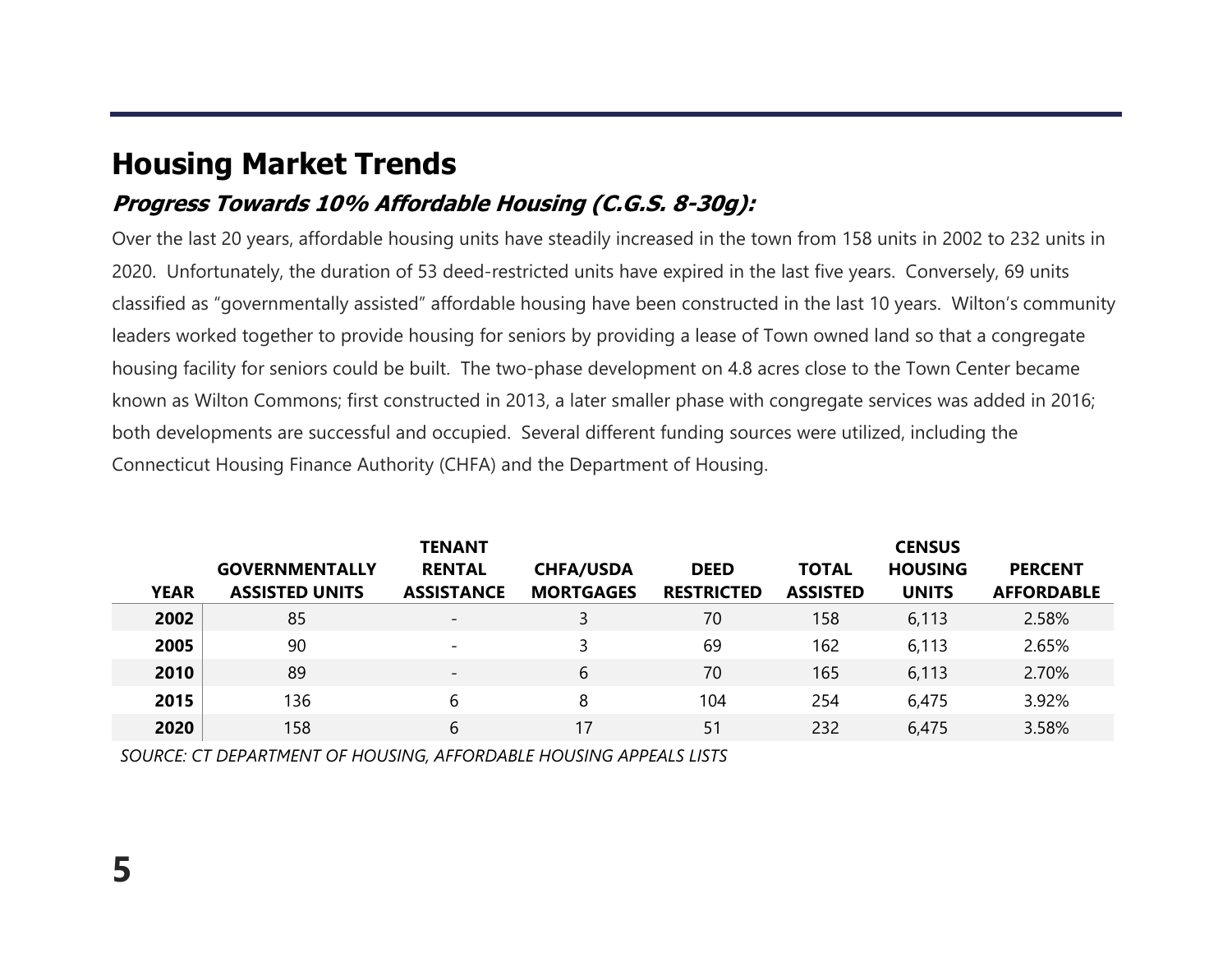The overall number of housing units sharply increased in the 1970s and 1980s, equating to a 48% growth in the housing stock over the twenty-year period. While over the same time the population only grew by 17%, showing the shift towards smaller household sizes. Since the 1990s housing construction has slowed to only 200 to 300 new units being built per decade.



The median single family housing prices before the 2008 Great Recession were at a high of \$890,000. Afterwards, prices fell to \$770,000 and remained relatively constant until the 2020 COVID Pandemic caused housing prices to surge to just under pre-recession prices at \$875,000. The Census measures monthly owner costs for households with a mortgage and without. Both exceed the capture limits of the census at \$4,000/month with a mortgage and \$1,500/month without a mortgage. Renter households do not fair much better; Wilton has the third highest monthly rent in the western Connecticut region at \$2,335/month.

# **6**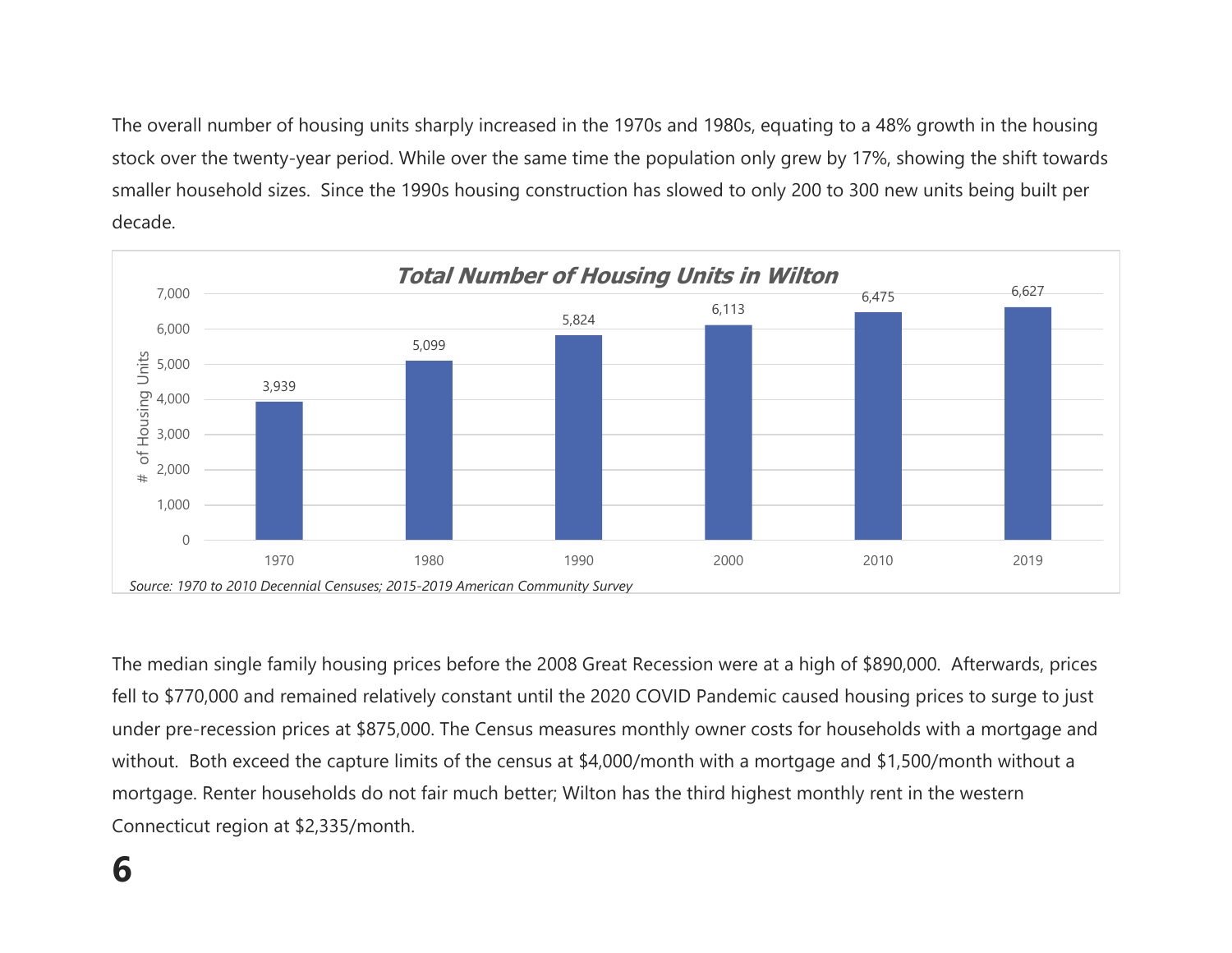

#### **MEDIAN SINGLE FAMILY HOUSING PRICES IN WILTON FROM 2000 TO JULY 31, 2021**



**7**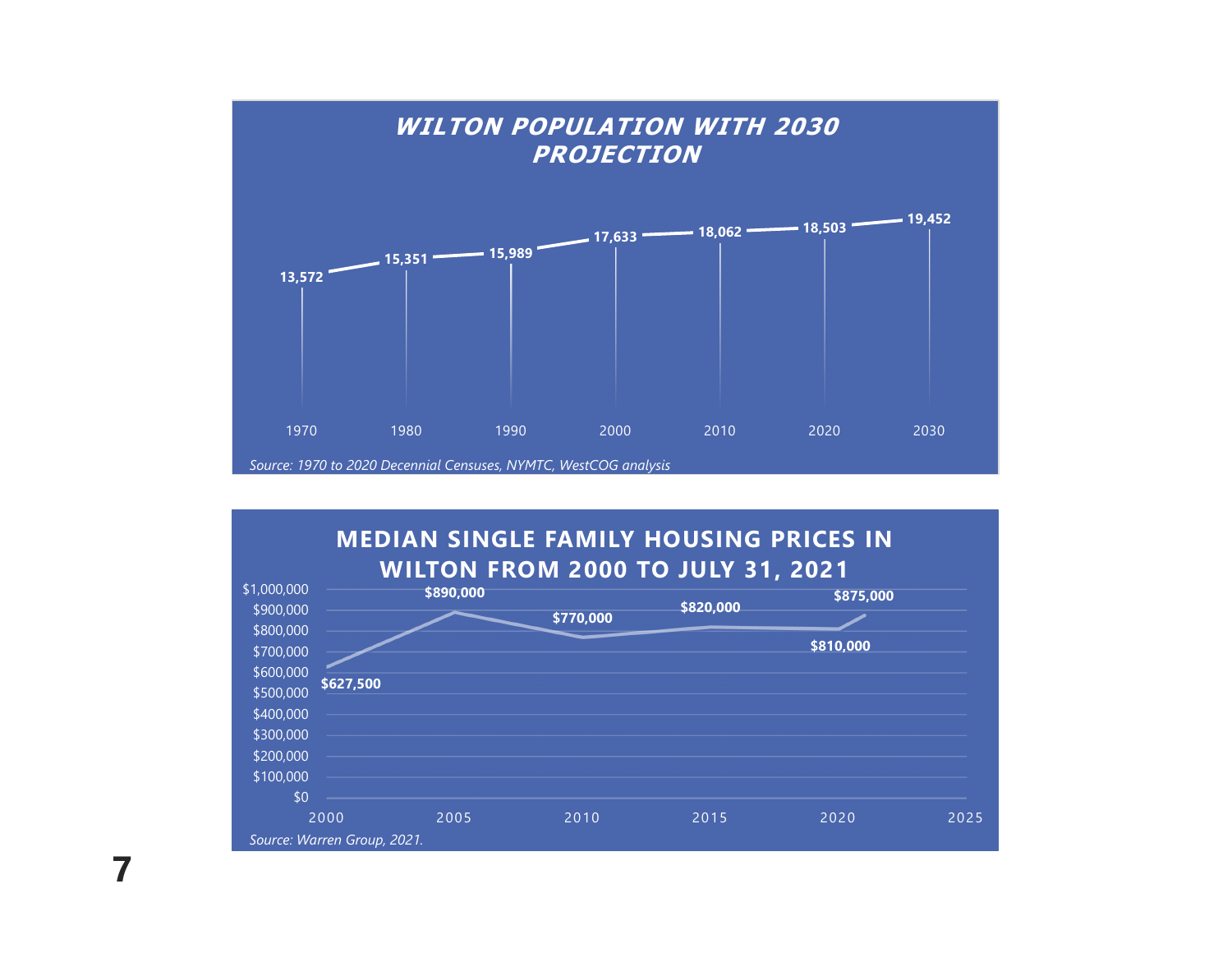# **Housing Needs**

There are 5,255 owner households and 835 renter households (13.7%) in Wilton. Renters tend to be one or two person households with one in three renters living alone- a large majority (77%) of which are seniors over the age of 65. While owner households tend to be large, four- or- more person families. Wilton also has a large school aged population, with 44% of families having children under the age of 18, in contrast to Fairfield County with only 34%.



*Source: 2015-2019 American Community Survey*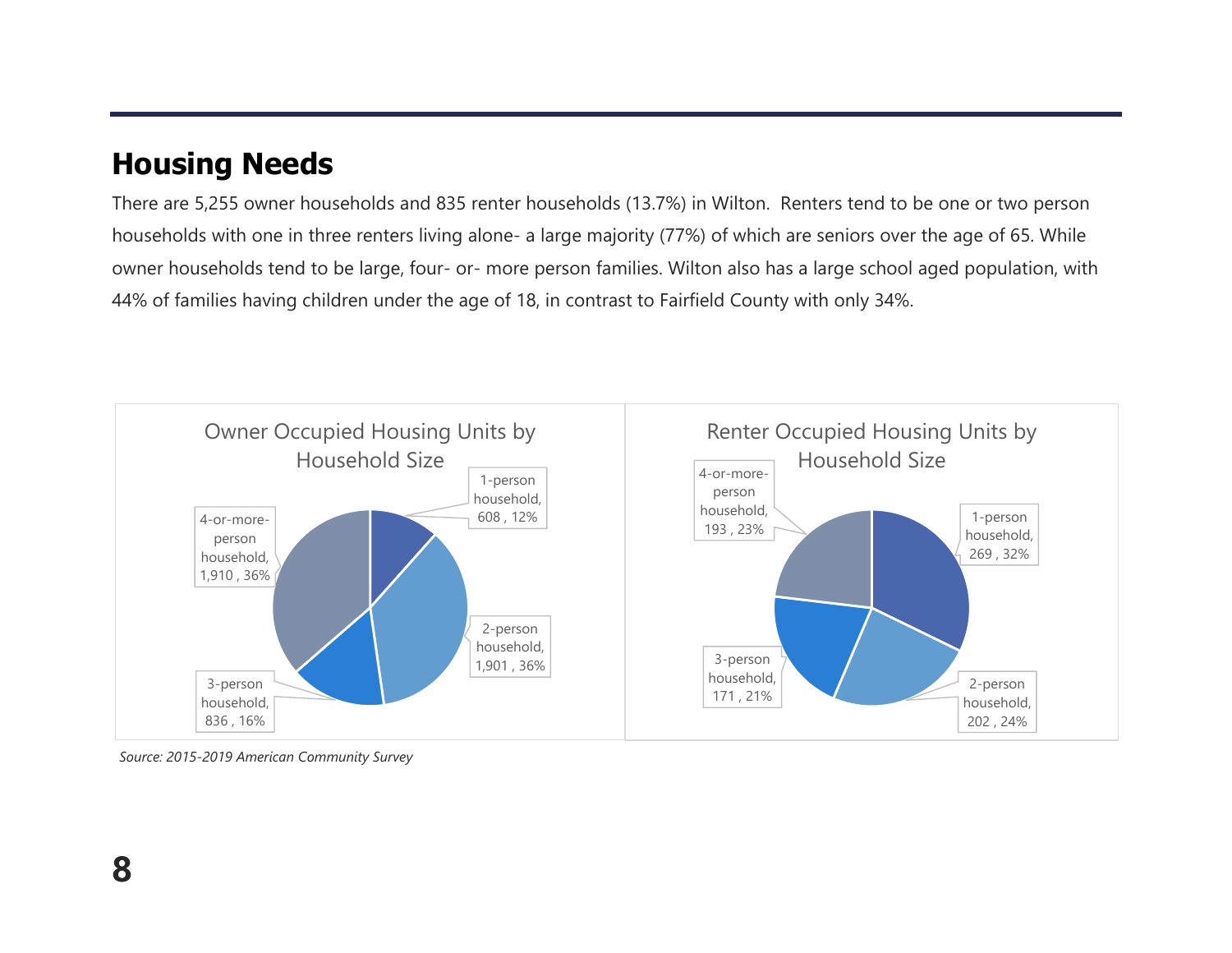There are 1,998 or 32.8% cost burdened households in Wilton (shown in red), according to the 2015-2019 American Community Survey. 41.1% of renters are cost burdened, while only 31.5% of owners are cost burdened.

| <b>Cost-Burdened Households in Wilton</b>                                                                  |                                     |       |                                     |       |                                             |       |  |  |  |  |  |
|------------------------------------------------------------------------------------------------------------|-------------------------------------|-------|-------------------------------------|-------|---------------------------------------------|-------|--|--|--|--|--|
| <b>MONTHLY HOUSING COSTS AS A</b><br><b>PERCENTAGE OF HOUSEHOLD</b><br><b>INCOME IN THE PAST 12 MONTHS</b> | <b>Occupied</b><br>housing<br>units | %     | Owner-<br>occupied<br>housing units | %     | <b>Renter-</b><br>occupied<br>housing units | %     |  |  |  |  |  |
| <b>Less than \$20,000</b>                                                                                  | 221                                 | 3.6%  | 118                                 | 2.2%  | 103                                         | 12.3% |  |  |  |  |  |
| Less than 20 percent                                                                                       | $\overline{0}$                      | 0.0%  | $\overline{0}$                      | 0.0%  | $\overline{0}$                              | 0.0%  |  |  |  |  |  |
| 20 to 29 percent                                                                                           | $\mathbf{0}$                        | 0.0%  | $\mathbf 0$                         | 0.0%  | $\overline{0}$                              | 0.0%  |  |  |  |  |  |
| <b>30 percent or more</b>                                                                                  | 221                                 | 3.6%  | 118                                 | 2.2%  | 103                                         | 12.3% |  |  |  |  |  |
| \$20,000 to \$34,999                                                                                       | 338                                 | 5.6%  | 211                                 | 4.0%  | 127                                         | 15.2% |  |  |  |  |  |
| Less than 20 percent                                                                                       | $\overline{0}$                      | 0.0%  | $\overline{0}$                      | 0.0%  | $\mathbf 0$                                 | 0.0%  |  |  |  |  |  |
| 20 to 29 percent                                                                                           | 13                                  | 0.2%  | $\Omega$                            | 0.0%  | 13                                          | 1.6%  |  |  |  |  |  |
| <b>30 percent or more</b>                                                                                  | 325                                 | 5.3%  | 211                                 | 4.0%  | 114                                         | 13.7% |  |  |  |  |  |
| \$35,000 to \$49,999                                                                                       | 219                                 | 3.6%  | 192                                 | 3.7%  | 27                                          | 3.2%  |  |  |  |  |  |
| Less than 20 percent                                                                                       | 18                                  | 0.3%  | 18                                  | 0.3%  | $\mathbf 0$                                 | 0.0%  |  |  |  |  |  |
| 20 to 29 percent                                                                                           | 13                                  | 0.2%  | 13                                  | 0.2%  | 0                                           | 0.0%  |  |  |  |  |  |
| <b>30 percent or more</b>                                                                                  | 188                                 | 3.1%  | 161                                 | 3.1%  | 27                                          | 3.2%  |  |  |  |  |  |
| \$50,000 to \$74,999                                                                                       | 412                                 | 6.8%  | 361                                 | 6.9%  | 51                                          | 6.1%  |  |  |  |  |  |
| Less than 20 percent                                                                                       | 29                                  | 0.5%  | 17                                  | 0.3%  | 12                                          | 1.4%  |  |  |  |  |  |
| 20 to 29 percent                                                                                           | 97                                  | 1.6%  | 97                                  | 1.8%  | 0                                           | 0.0%  |  |  |  |  |  |
| <b>30 percent or more</b>                                                                                  | 286                                 | 4.7%  | 247                                 | 4.7%  | 39                                          | 4.7%  |  |  |  |  |  |
| \$75,000 or more                                                                                           | 4,856                               | 79.7% | 4,373                               | 83.2% | 483                                         | 57.8% |  |  |  |  |  |
| Less than 20 percent                                                                                       | 2,721                               | 44.7% | 2,432                               | 46.3% | 289                                         | 34.6% |  |  |  |  |  |
| 20 to 29 percent                                                                                           | 1,157                               | 19.0% | 1,023                               | 19.5% | 134                                         | 16.0% |  |  |  |  |  |
| <b>30 percent or more</b>                                                                                  | 978                                 | 16.1% | 918                                 | 17.5% | 60                                          | 7.2%  |  |  |  |  |  |
| Zero or negative income                                                                                    | $\Omega$                            | 0.0%  | $\Omega$                            | 0.0%  | $\Omega$                                    | 0.0%  |  |  |  |  |  |
| No cash rent                                                                                               | 44                                  | 0.7%  | (X)                                 | (X)   | 44                                          | 5.3%  |  |  |  |  |  |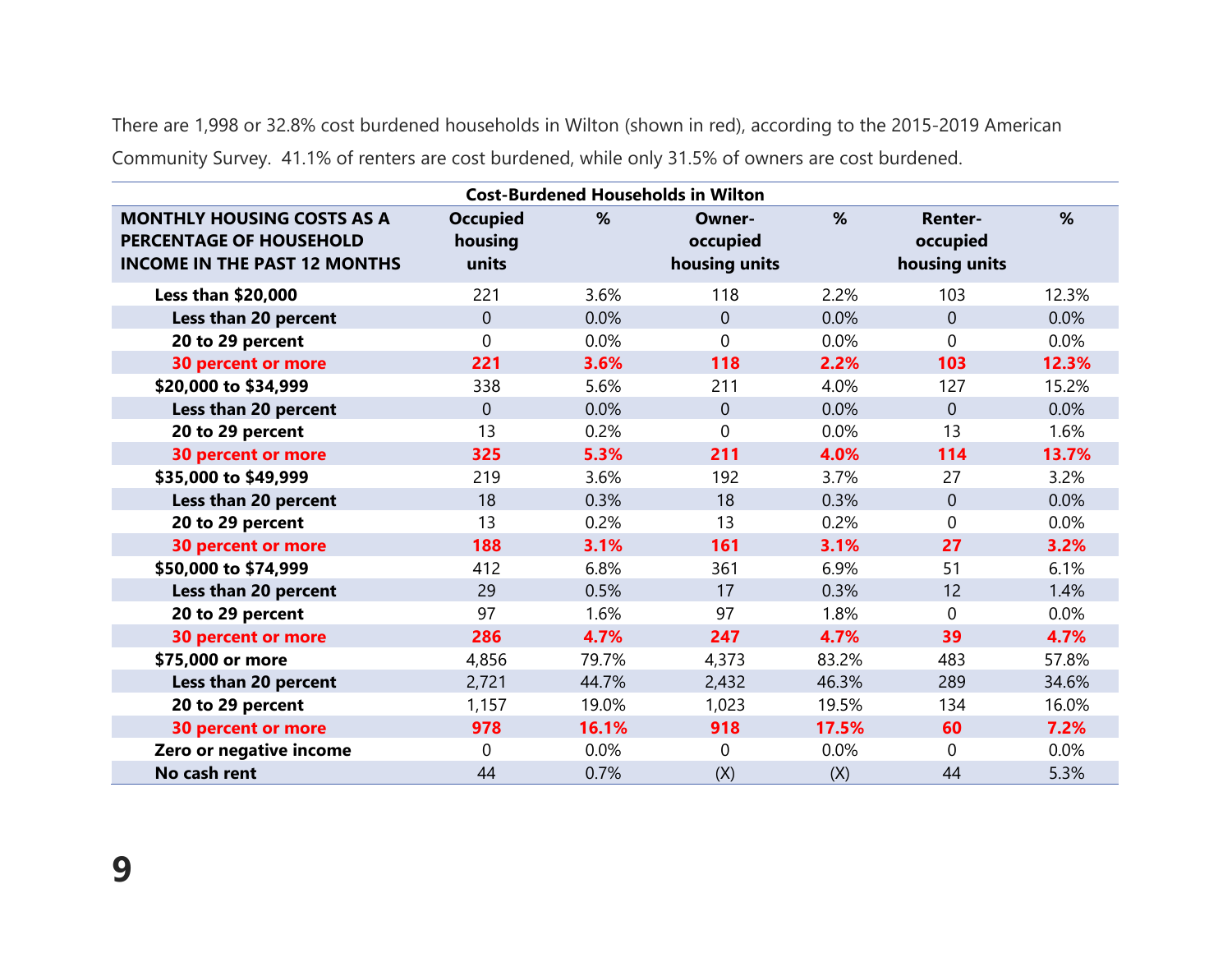There are various thresholds a household or individual need to meet to qualify for affordable house that depends on the program. For example, the C.G.S §8-30g set-aside development program is one of the least restrictive programs and requires prospective tenants to be low-income (ie. make 80% or less of the state median income) and be cost-burdened. There are 1,020 households as of 2019 in Wilton who meet these characteristics – accounting for 16% of households in need of affordable housing in Wilton. This showcases that the need for affordable housing outnumbers the statutory requirements of 648 units.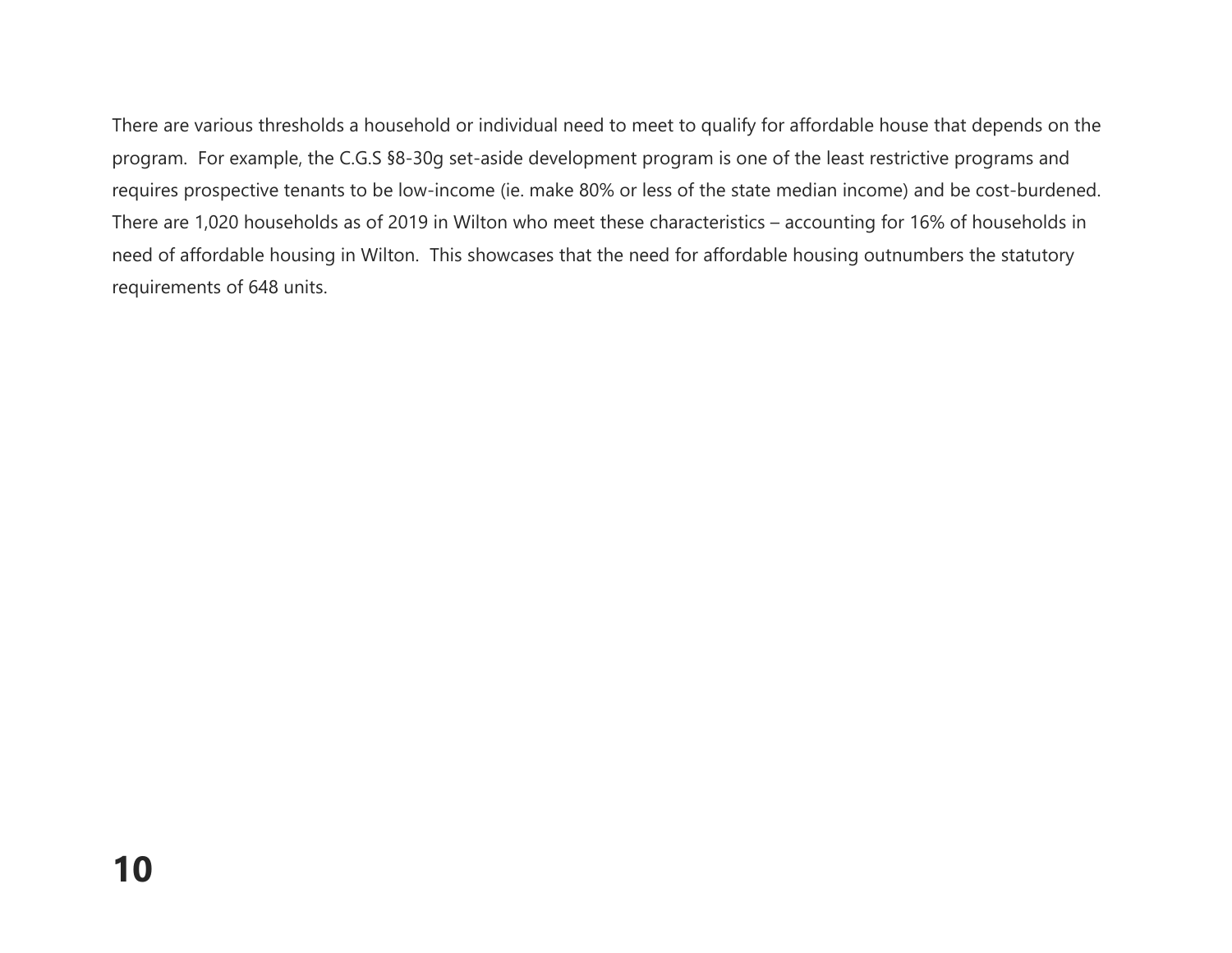# **Strategies**

The Town of Wilton needs greater diversity in its housing stock in order to retain a valuable older population that wishes to downsize, housing to allow young people to stay in the town they grew up in and varied housing types to attract young families and professionals. The main objective will to be increase the types and availability of multi-family housing and smaller housing units (both rental and ownership) built in places and in a manner consistent with the Wilton 2019 Plan of Conservation and Development (POCD), using the following strategies:

- 1. Explore the possibility of smaller-scale, lower cost, and/or multifamily housing, whether as transit-oriented, standalone, or mixed-use development, to serve the entire Wilton community, including younger working age or older populations whose housing and affordability needs overlap and for whom access to transit and services is important.
- 2. Explore changes in the Zoning Regulations to allow an increase of permitted residential density in Wilton Town Center and along Danbury Road where development capacity and supportive infrastructure is available or appropriately expanded, as particularly as identified and consistent with the ongoing Master Planning process.
- 3. Develop and provide ongoing education programs for residents, staff, and members of land use boards about housing and housing issues with collaboration with other local, state, and national groups and agencies, such as State Department of Housing, Connecticut Housing Finance Authority, US Dept of Housing and Urban Development, etc. Training will ensure that the community, staff, and land use board members are educated on the latest statutory requirements and understand the best practices for affordable housing. Education programs will include outreach, for example promoting public awareness that Accessory Dwelling Units (ADU's), whether detached or attached, are allowed in Wilton.